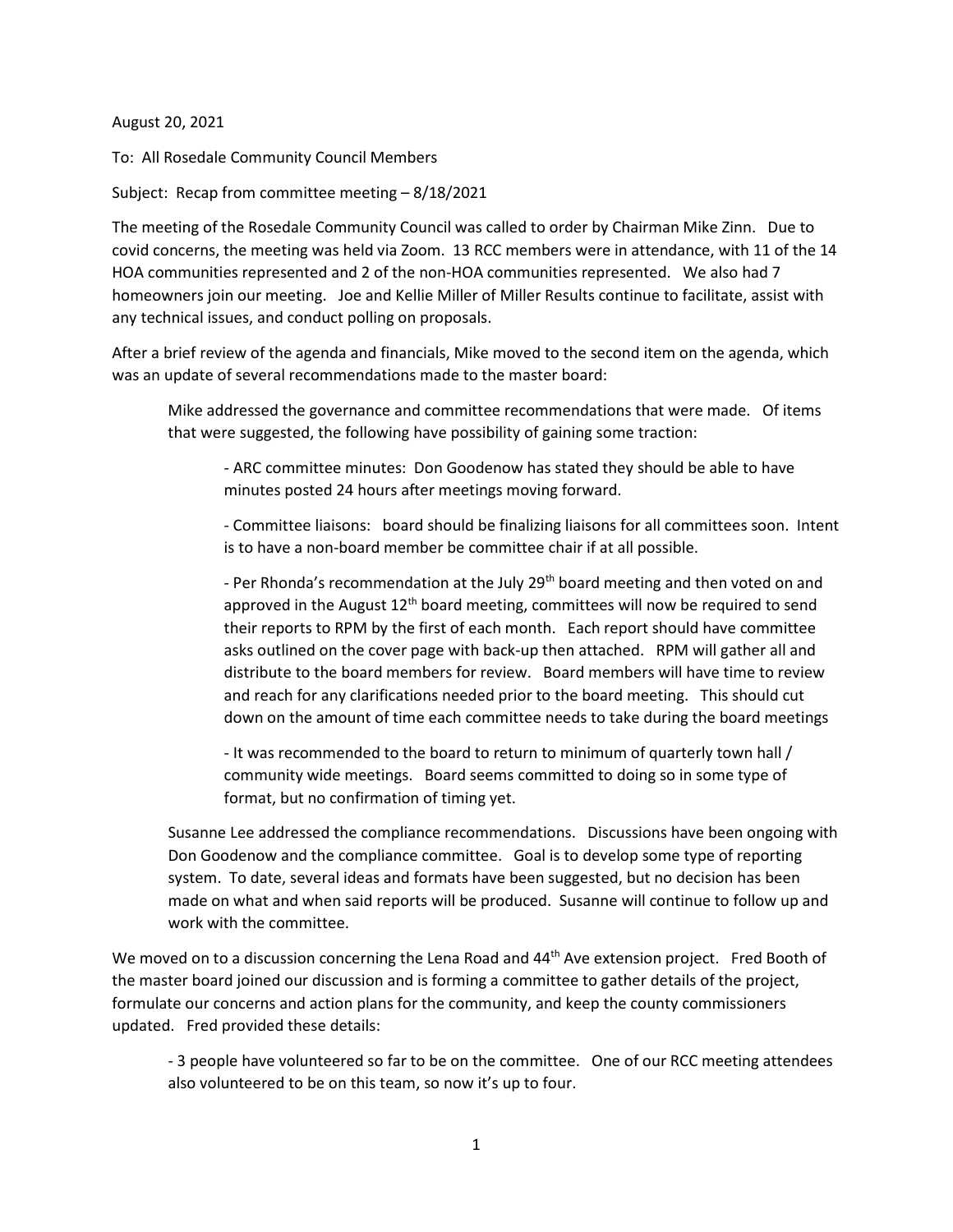- At the October 14<sup>th</sup> commissioner's meeting, road plans will be presented to the board.

- Following this planning proposal, an engineering study will be done prior to plans being finalized.

- Lena Road extension (connecting the north and south portions of Lena Road) is part of this overall plan, with estimated finish date at the end of 2022.

## Next steps:

- Fred is looking at when future commission meetings are and also setting up meeting dates for the Rosedale committee.

- Fred has made a request to commissioner Vanesa Baugh to do an exit study on traffic out of Rosedale to SR-70 (along 87<sup>th</sup> St.) as well as amount of traffic eastbound on 54<sup>th</sup> (the road behind Smiles Dentistry and Norman's Liquor) using 87<sup>th</sup> St. to get to SR-70. Idea is to fully understand the amount of traffic currently impacting the SR-70 and 87<sup>th</sup> St. light. Obviously, if this traffic picks up, it could cause traffic issues at our entrance. Fred believes if traffic levels warrant it, we may be able to set a weight limit on traffic on  $54<sup>th</sup>$ . (Thought is IF we can get this, it will limit the number of trucks coming south on Lena, turning onto 54<sup>th</sup> to get to 87<sup>th</sup> and the light at SR-70. It is currently - and will continue to be - the only way traffic can make a left turn onto SR-70 and go east.)

- Recommendation from the council was to have the new Rosedale team meet soon, possibly by the first week of September, so they could formulate a strategy that could be presented to our master board for approval at the September meeting. Then, with any input or updates, the committee could then prepare and be present for the county commission meeting on October  $14^{th}$ .

- Committee will also utilize the recommendations provided by the RCC:

- Identify Rosedale resident issues, concerns and questions
- Gather appropriate information and ideas
- Consider working with businesses that will be impacted
- Identify possible options and alternatives to pursue
- Develop and coordinate resident strategies and actions

Rich Toscano provided an update from the ARC task force that had met to discuss ARC issues. For today's meeting, focus was gaining alignment on 3 initial items:

- 1. Local HOA's should have a role in the ARC process of the Master Association. Local HOA approval means the homeowner's request conforms with the local HO association's CC&R's.
- 2. All local HOA's should add a section to their CC&R's that clarifies the role and authority of their ARC. At this time, only 3 local HOA's have some language of this type in their documents. Richard Todd is the legal representative that many of the HOA's use. He has a review process that ensures everything is correct. Rich encouraged the other HOA's to utilize this service and update their CC&R's.